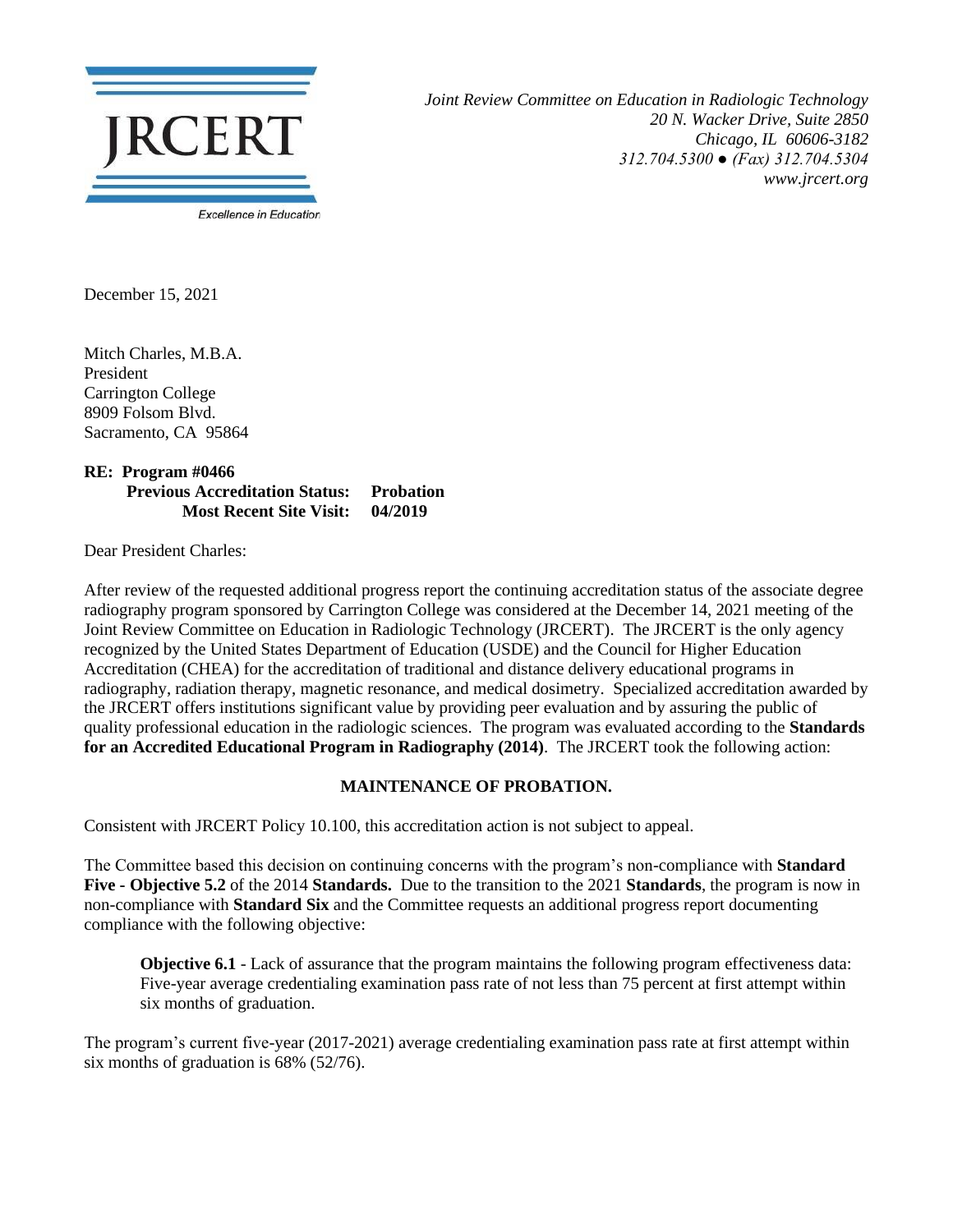Mitch Charles, M.B.A. December 15, 2021 Page 2

Additionally, the Committee based this decision on the expiration of the maximum compliance timeframe allowed to document compliance with all accreditation standards. As required by the USDE and consistent with JRCERT Policy 11.400, the program was to have documented compliance with the Standards by January 8, 2022. The JRCERT Board of Directors has granted a good cause extension to the program's compliance timeframe. Such an extension is generally 12 months but cannot exceed 24 months. The Board of Directors have granted a 12-month good cause extension to the program's compliance timeframe. The Board recognizes the change in key program personnel (i.e., program director, clinical coordinator, and faculty) may have affected the program from documenting compliance with all accreditation standards. The program must now be in compliance with all accreditation standards no later than **January 8, 2023**.

Therefore, an additional progress report documenting compliance with this objective is required by **November 11, 2022**. Based on the evaluation of the progress report, the Board of Directors will either extend the compliance timeframe and maintain Probation or withdraw accreditation. An additional progress report may be required if the objectives are not adequately addressed. The progress report must be submitted via the JRCERT Accreditation Management Systems (AMS) and will be considered by the Board of Directors at the next available meeting after submission.

As required by the USDE and consistent with the **maximum** compliance timeframes set forth in JRCERT Policy 11.400, when the JRCERT Board of Directors determines that a program has failed to document compliance with the **Standards** and has not satisfactorily addressed the identified deficiencies, the existing accreditation status will be withdrawn. Such involuntary withdrawal of accreditation is considered an adverse accreditation action. The JRCERT defines an adverse action as involuntary withdrawal of accreditation. Involuntary withdrawal of accreditation will generally, but not necessarily, occur after a Probationary Accreditation status has been awarded. The Board may take adverse action prior to the expiration of the maximum compliance timeframe. Probationary status, as well as an adverse accreditation action, requires written notification to the United States Secretary of Education, the appropriate State licensing or authorizing agency, appropriate regional and/or other accrediting agencies, and the public.

Probationary Accreditation is an accreditation category and, consistent with JRCERT Policy 10.100, this action is not subject to appeal. Consistent with JRCERT Policy 10.700 (enclosed), the program must notify currently enrolled and accepted students (this may be done via email), as well as the public via a website posting, of this status within 30 days of receipt of this letter. The program is required to submit a representative sample of such notification and list of recipients to the JRCERT no later than **January 14, 2022**.

The program is also advised that consistent with JRCERT Policy 11.600, the JRCERT reserves the right to conduct unannounced site visits of accredited programs. The sponsoring institution would be responsible for the expenses of any on-site inspection.